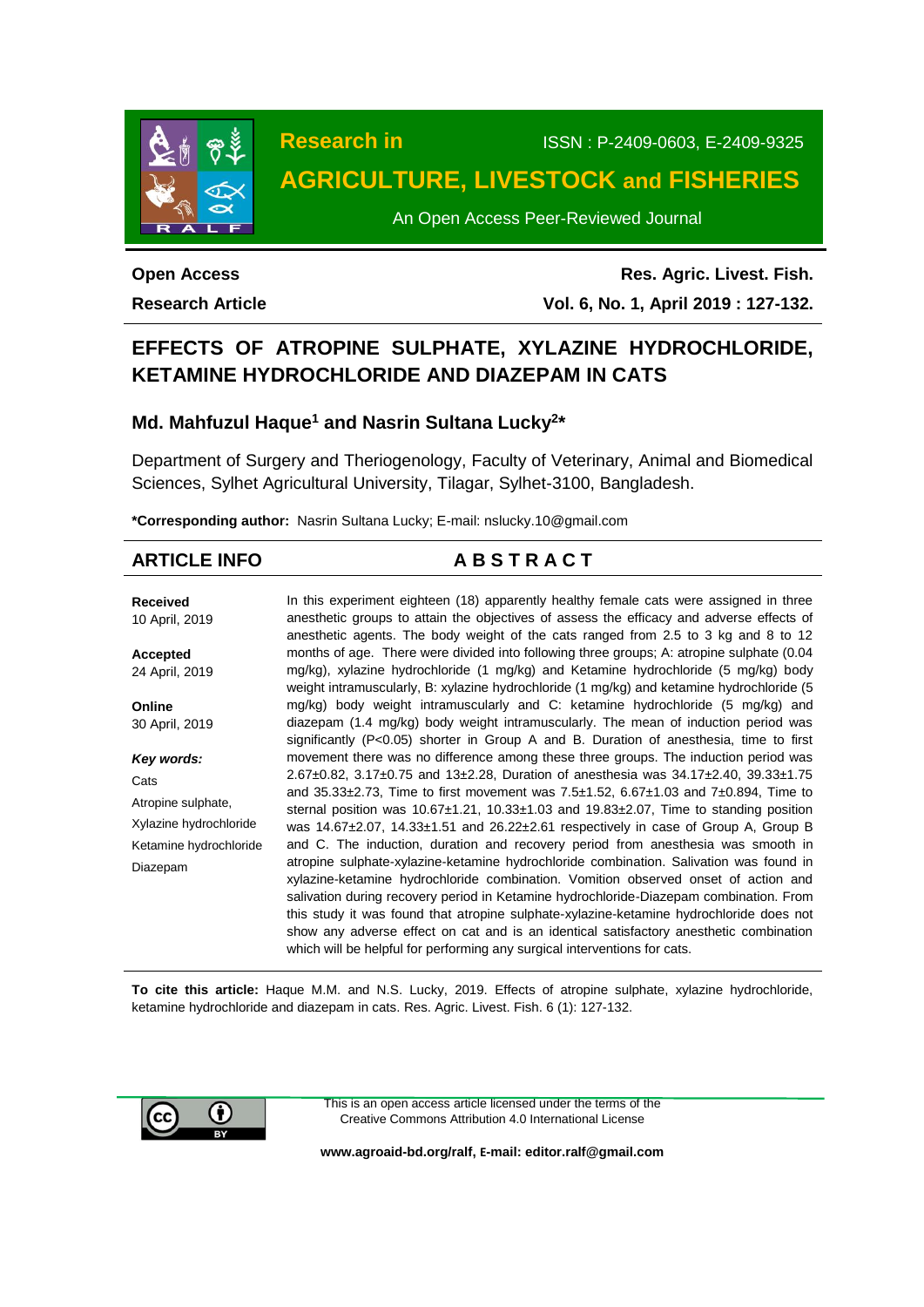## **INTRODUCTION**

Anesthesia is a reversible process which is targeted to produce a convenient, safe, effective, yet inexpensive means of chemical restraint so that medical or surgical procedure may be conducted with minimum stress, pain, discomfort, and toxic side effects to the patients or to the anesthetist (Thurmon et al., 1996 and William et al. 2007). Anesthesia is mandatory for successful surgical procedures with the aim to achieve desirable hypnosis, analgesia and muscle relaxation. General anesthesia is important for carrying out the major operations in small animal practices. An ideal anesthetic regimen for such procedures require, administration of drugs which have minimal cardiopulmonary depressant effects, produce optimum hypnosis and excellent muscle relaxation to ensure rapid and safe recovery.

Atropine is a plant alkaloid that has been used extensively in most animal species. The use of anticholinergic agents is controversial and their efficacy varies greatly with species (Wixson et al., 1987). This agent normaly used as premedicants with other anesthetic drugs in veterinary practices to prevent or minimize the vagal effects that may induce bradycardia. Prevention of bradycardia is particularly important during lengthy surgical and experimental procedures involving the laboratory animals (Wixson et al., 1987). These drugs reduce potential smooth muscles spasms, gastrointestinal motility and secretion, salivation, animal respiratory secretion during anaesthesia and surgical manipulations (Thurmon, Tranqcuilli, Benson, 1996, Vangs, Sondore, 2008). Ketamine, as dissociative anesthetic agents have the potential to revolutionize the anesthetic management of the dogs and cats (Deyoung et al., 2000). The dissociative state produced by these agents is characterized by muscle rigidity and the presence of many reflexes (e.g. swallowing, laryngeal, corneal, palpebral and conjunctival reflexes), which are normally absent when other general anesthetic agents are used. Recently, research findings indicated that dissociative agents do not act by depression, but rather by excitation of central nervous system. These agents are largely excreted intact by the kidney and partially metabolized by the liver with renal excretion of metabolites (Deyoung et al., 2000). Ketamine hydrochloride is a congener of phencyclidine, is unique dissociative general anesthetic, which causes less cardiovascular depression and can be administered by intramuscular or intravenous route without appreciable tissue irritation (Lanning and Harmel, 2005). Ketamine hydrochloride produces a state of dissociative anesthesia and it causes the patient to feel dissociated from the environment during induction (Vangs, Sondore, 2008). Xylazine hydrochloride, an alpha-2 agonist used in animal experiments, which hinders nerve conduction in the central nervous system leading to relaxation of striated muscles. Xylazine hydrochloride can be inhaled or administered intravenously, intramuscularly, subcutaneously, or orally either by itself or in conjunction with other anesthetics, such as ketamine, barbiturate, chloral hydrate, and halothane in order to provide reliable anesthesia effects (Reyes et al., 2012). As a veterinary anesthetic, xylazine hydrochloride is typically only administered once for intended effect before or during surgical procedures (Greene and Thurmon, 2008). The sedative and analgesic effects of xylazine are related to central nervous system depression. Xylazine's muscle relaxant effect inhibits the transmission of neural impulses in the central nervous system. Diazepam is a potent hypnotic-sedative that causes muscle relaxation. It is a long-acting drug as it is metabolized slowly, and it has relatively weaker cardiovascular effects as compared to other sedative drugs (Durrani et al., 2008). Diazepam is a benzodiazepine tranquilizer and has the property to produce muscular relaxation, sleep and analgesia (Balaci and Andreescu, 2001). Diazepam is often used in general anaesthesia for its sedative, tranquilizing and muscle relaxant and anticonvulsant effects (Purvins, 1994). Drugs in this class act directly on the brain and are central nervous system depressants. Diazepam is a potent anticonvulsant, sedative and muscle relaxant and has been used as a premedicant particularly prior to dissociative anesthesia to reduce the muscular tremors (Hall and Clarke, 2009). It is considered relatively safe preoperative sedative for patients with underlying cardiac or metabolic diseases because it causes minimum cardiopulmonary side effects and provides good muscle relaxation. Therefore, the study was designed to evaluate the suitability of atrophine sulphate-xylazine-ketamine hydrochloride, xylazine-ketamine hydrochloride and diazepam-ketamine hydrochloride combination for surgical procedures to investigate the effects of premedication and anesthetic agent's combination and to examine the aptness for short and long duration of these combinations in cats.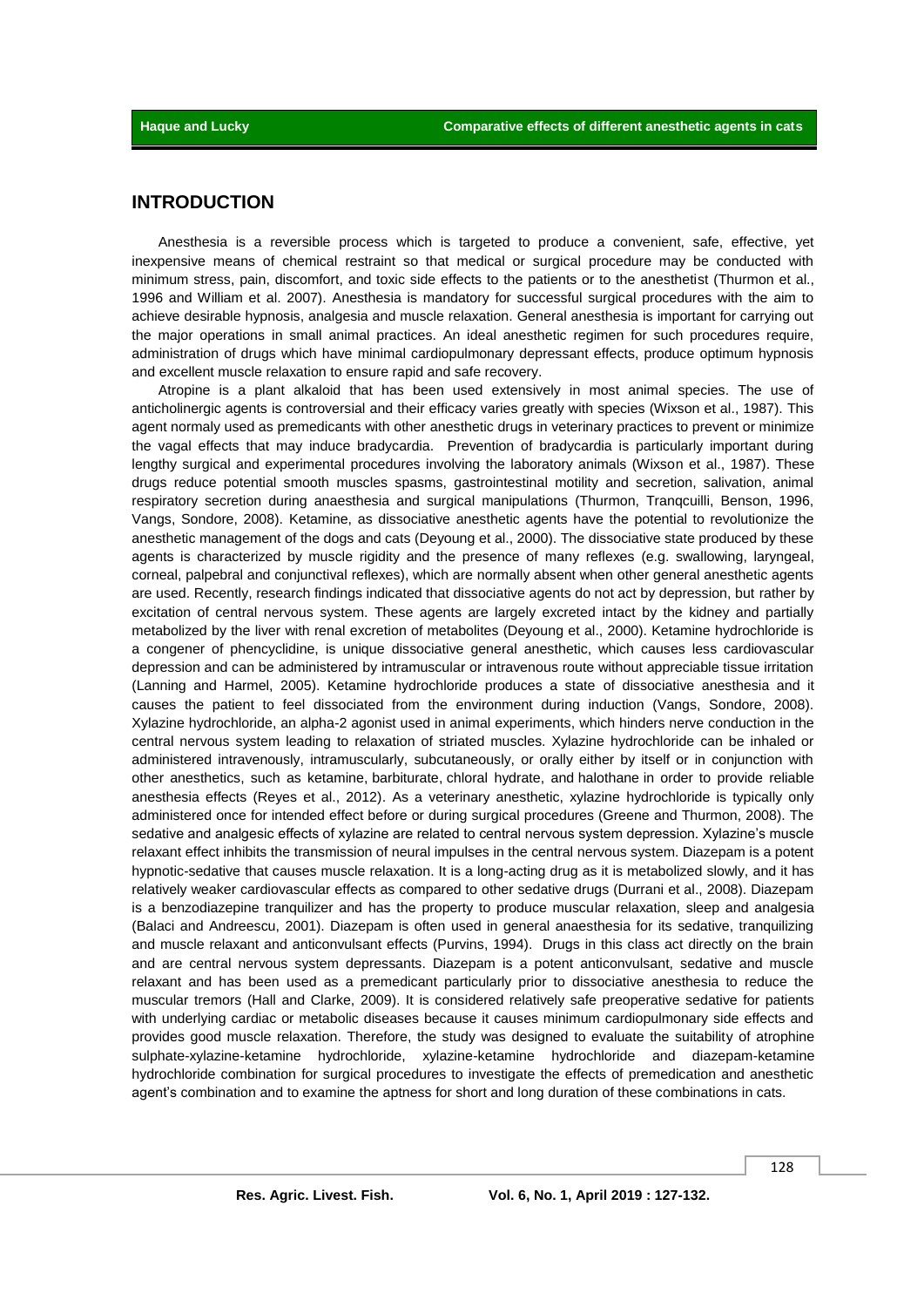## **MATERIALS AND METHODS**

A total of eighteen apparently healthy female cats to investigate the effect of anesthetic, premedicant and sedative agent combination. The body weight of the cats ranged from 2.5 to 3 kg and 8-12 months of age. Cats were collected from Sylhet Agricultural University campus and surrounding local area like Baluchor, Sylhet. The experiment was conducted from 1st January to 5th April 2015 at Professor Moshleh Uddin Ahmed Chowdhury Veterinary Teaching Hospital and Surgery and Theriogenology Department, Veterinary, Animal and Biomedical Sciences Faculty, Sylhet Agricultural University, Sylhet. The cats were fasted overnight prior to introducing of anesthesia. The experimental cats were divided into following three groups and allocated with the different anesthetic agents:

**Group A:** Six cats were administered with atropine sulpate-xylazine-ketamine hydrochloride combination with the dose rate of 0.04 mg/kg, 5 mg/kg and 1 mg/kg body weight, respectively at intramuscularly.

**Group B:** Six cats were administered intramuscularly with xylazine-ketamine hydrochloride at the dose rate of of 1 mg/kg and 5 mg/kg body weight.

**Group C:** Six cats were used to inject with diazepam-ketamine hydrochloride at the dose rate of 1.4 mg/kg and 5 mg/kg body weight intramuscularly.

The anesthetic period was recorded carefully, monitoring the different reflexes and observing conditions of the cats. The period prolonging from time of injection up to the onset of recumbency was mentioned as the period of induction. The recovery period lengthens from the stage of reappearance of consciousness up to the stage when the cats stand on feet.

## **STATISTICAL ANALYSIS**

The data generated from this experiment were entered in Microsoft Excel worksheet, organized and processed for further analysis. Analysis was performed with the help of the ANOVA.

#### **RESULTS**

The longest induction period (13±2.28 min) was observed in case of Diazepam-Ketamine hydrochloride combination (group C) at the dose rate of 1.4 mg/kg and 5 mg/kg body weight. The shortest induction period (2.67±0.82 min) was observed in group A, at the dose rate of 0.04 mg/kg, 1 mg/kg and 5 mg/kg body weight with atrophine-xylazine-ketamine hydrochloride combination (Table 1). The longest duration of anesthesia  $(39.33\pm1.75$  min) was recorded with xylazine-ketamine hydrochloride combination (group B) at the dose rate of 1 mg/kg and 5 mg/kg body weight. While the shortest duration (34.17±2.40 min) of anesthesia was observed at the dose rate 0.04 mg/kg, 1 mg/kg and 5 mg/kg body weight with atropine-xylazine-Ketamine hydrochloride combination (Table 1). The longest duration of time to first movement (7.5±0.894 min) was recorded with atrophine-xylazine-Ketamine hydrochloride combination at the dose rate 0.04 mg/kg, 1 mg/kg and 5 mg/kg body weight. While the shortest duration (6.67±1.03 min) was recorded with ketammine-xylazine hydrochloride combination at the dose rate 5 mg/kg and 1 mg/kg body weight (Table 1). The longest duration (19.83±2.07 min) of time to sternal position was recorded with Diazepam-Ketamine hydrochloride combination at the dose rate of 1.4 mg/kg and 5 mg/kg body weight. While the shortest duration (10.33±1.03 min) was recorded with xylazine-ketammine hydrochloride combination at the dose rate of 1 mg/kg and 5 mg/kg body weight (Table 1). The longest duration (26.22±2.61 min) of time to standing position was recorded with Diazepam-Ketamine hydrochloride combination at the dose rate of 1.4 mg/kg and 5 mg/kg body weight. While the shortest duration (14.33±1.51 min) was recorded with xylazine-ketammine hydrochloride combination at the dose rate of 1 mg/kg and 5 mg/kg body weight (Table 1). The induction of anesthesia produced by group A and B was found fast and smoothly as compared to group C.

129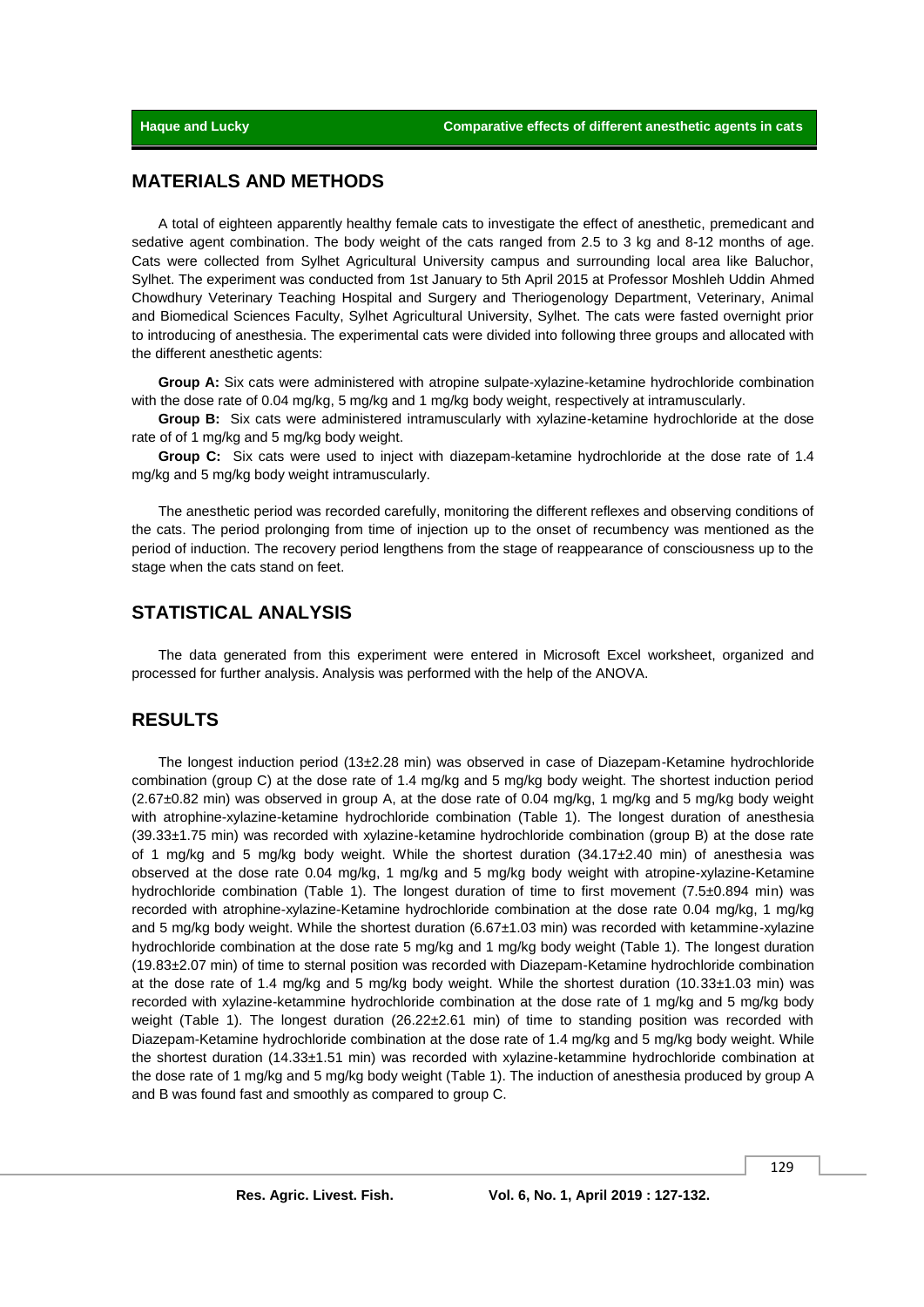



**Figure 1.** The figure shows an anaesthetized cat; **Figure 2.** The figure shows the depth of anesthesia was monitored by pinching a needle on the paw

**Table** 1. Induction, duration, time to first movement, time to sternal position and time to standing position of anesthetic combinations

| <b>Groups</b> | <b>Combination</b>                           | On set of<br><b>Action</b><br>(min) | Duration of<br>Anesthesia<br>(min) | Time to first<br><b>Movement</b><br>(min) | Time to<br><b>Sternal</b><br><b>Position</b> (min) | Time to<br><b>Standing</b><br><b>Position</b> (min) |
|---------------|----------------------------------------------|-------------------------------------|------------------------------------|-------------------------------------------|----------------------------------------------------|-----------------------------------------------------|
| A             | Atrophine Sulphate-<br>Xylazine-Ketamine HCL | $2.67+0.82$                         | $34.17 \pm 2.40$                   | $7.5 \pm 1.52$                            | $10.67 \pm 1.21$                                   | $14.67 \pm 2.07$                                    |
| B             | Xylazine HCL-<br>Ketamine HCL                | $3.17 \pm 0.75$                     | $39.33 \pm 1.75$                   | $6.67 \pm 1.03$                           | $10.33 \pm 1.03$                                   | $14.33 \pm 1.51$                                    |
| C             | Diazepam-Ketamine<br>HCL                     | $13+2.28$                           | $35.33 \pm 2.73$                   | 7±0.894                                   | $19.83 \pm 2.07$                                   | $26.22 \pm 2.61$                                    |
| P-value       |                                              | $0.01***$                           | 0.83                               | 0.67                                      | $0.01***$                                          | $0.01**$                                            |

## **DISCUSSION**

Clinical anesthetic trial was conducted in present study with the pre anesthetic, sedative and anesthetic combinations**.** The similar result also observed by Nesgash et al., 2016. The anesthetic parameters: induction time, duration of anesthesia, time for sternal recumbency, time for unassisted standing in munities recorded during the study was presented by them. The result of the present study was in line with the findings of Azizpour and Hassani (2012). The slow induction of anesthesia result in group C was similar to the reports of the earlier studies in sheep (Ozkhan et al., 2010). When Ketamine and Diazepam used together, they have a synergistic effect resulting in a smooth recovery and better muscle relaxation and their efficacy is enhanced which was in line of agreement with Sumitra et al. (2004) conducted a research on male Wistar rats. Duration of anesthesia, time to first movement for Group A, Group B and Group C was found, which was contradictory to the previous study observed in the study of birds by Durrani et al., 2008. This might be due to dose and species difference as compared to the previous study.

In the present study, smooth recoveries were observed significantly in group A (Atropine, Ketamin and xylazine hydrochloride) than group B and C. Durrani et al., 2008 and Mahmud et al., 2014 were observed smooth recoveries with the administration of Diazepam-Ketamine anesthesia. The longest recovery period was observed in the birds of Diazepam-Ketamine anesthesia, which was desirable since Diazepam could augment Ketamine's anesthetic effects decreasing its effects; thus, it provided necessary depth and duration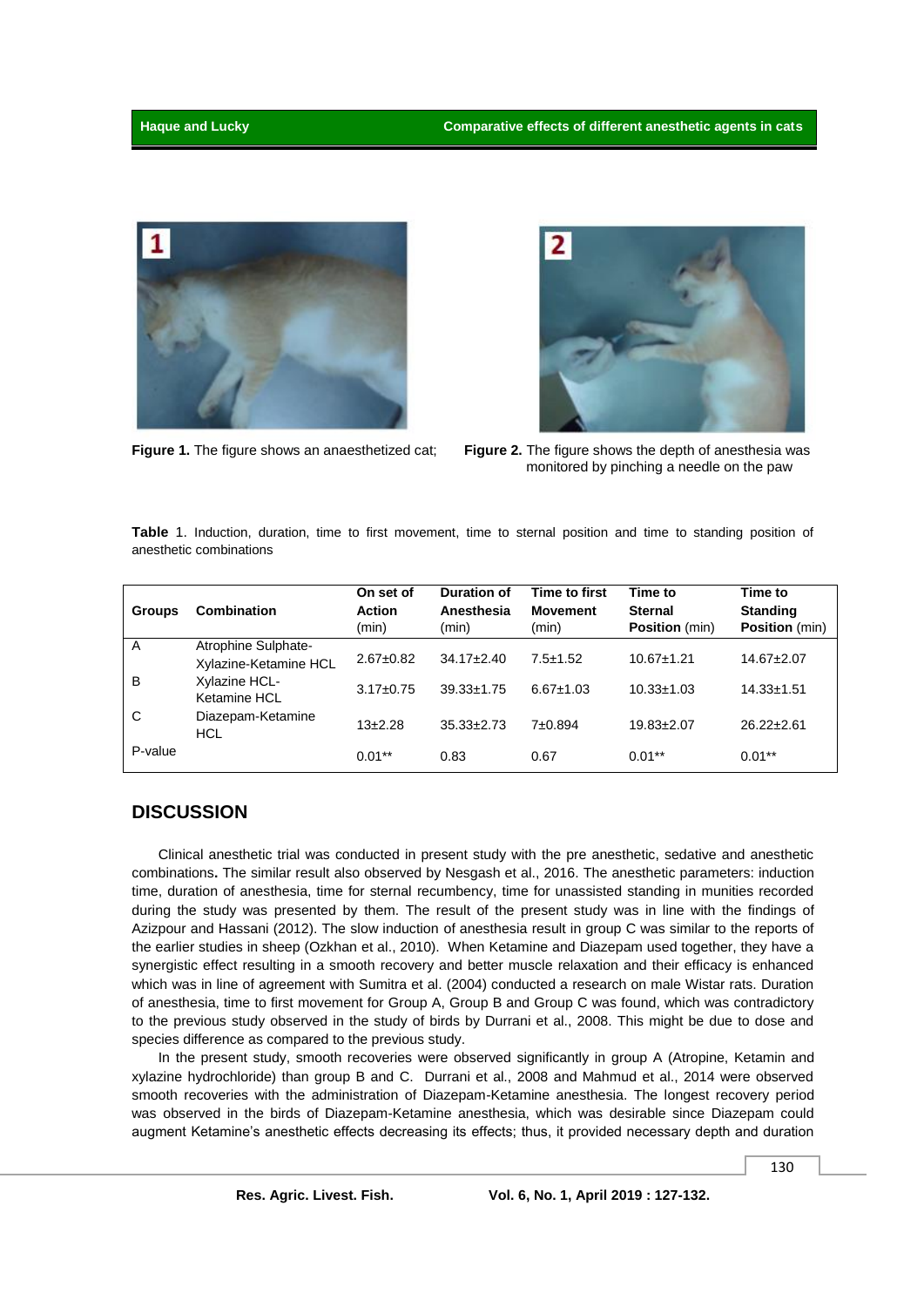of anesthesia for the comfortable completion of surgeries (Mahmud et al., 2014). Diazepam and Ketamine induced a synergistic action producing a deep analgesia for long duration. Similar observations were also reported in pigeons using ketamine-diazepam (Durrani et al., 2008 and Lumeij et al., 2003). This result is in line with the present study in which the duration of recovery of group C was significantly longer than group A and group B. Although Diazepam is an initial cause of salivation, but the loss of spontaneous swallowing and the loss of spontaneous tongue reflex occurred during this study might be the cause of salivation observed after recovery as a result of Diazepam injection.

### **CONCLUSION**

The results of the present study concluded that atropine sulphate-xylazine and ketamine hydrochlride combination is useful and a very satisfactory anesthetic protocol for excellent induction, adequate muscle relaxation, satisfactory duration of anesthesia and smooth recovery in cats. Prolonged induction and recovery of anesthesia with some complications like salivation and vomition were found in Ketamine hydrochloridediazepam combination. No cats were died during anesthesia or after recovery from anesthesia. All drug combinations can be safe for surgical operation if used appropriately. However, further studies are required to evaluate the effects on duration of anesthesia and cardiopulmonary function of these drug combinations in detail which will be helpful for performing any surgical operation.

## **CONFLICT OF INTEREST**

The author does not have any conflict of interest.

#### **ACKNOWLEDGEMENT**

The authors are grateful to the authority and all concerned technical staffs of the Department of Surgery and Theriogenology, Faculty of Veterinary, Animal and Biomedical Sciences, Sylhet Agricultural University, Sylhet, Department of Medicine and Surgery, Faculty of Veterinary and Animal Sciences, Chittagong Veterinary and Animal Sciences University, Chittagong, Bangladesh for efforts in providing data for this study. The authors are also acknowledged with thanks and gratefulness to the authority of Professor Mosleh Uddin Ahmed Chowdhury Veterinary Teaching Hospital, Sylhet Agricultural University, Sylhet.

#### **REFERENCES**

- 1. Azizpour A, Hassani Y, 2012. Clinical evaluation of general anaesthesia in pigeons using a combination of ketamine and diazepam. Journal of South African veterinary Association, 83: 12.
- 2. Balaci P, Andreescu DC, 2001. Use of injectable diazepam in pigs and cattle. Veterinary Bulletin Abstract, 44: 33-78.
- 3. Deyoung DW, Poddleford RR, Short CE, 2000. Dissociative anaesthetics in the cat and dog. Journal of the American Veterinary Medical Association, 161: 1442-1444.
- 4. Durrani UF, Khan MA, Ahmad SS, 2008. Comparative efficacy (sedative and anaesthetic) of detomidine, ketamine and detomidine-ketamine cocktail in pigeons (*Columba livia*). Pakistan Veterinary Journal, 28: 115-118.
- 5. Greene S, Thurmon J, 2008. Xylazine-a review of its pharmacology and use in veterinary medicine. Journal of veterinary pharmacology and therapeutics, 11 (4): 295-313.
- 6. Hall LW and Clark KW, 2009. Veterinary Anaesthesia, 8<sup>th</sup> ed. ELBS and Bailliere Tindal London, pp. 56-94, 203-287.